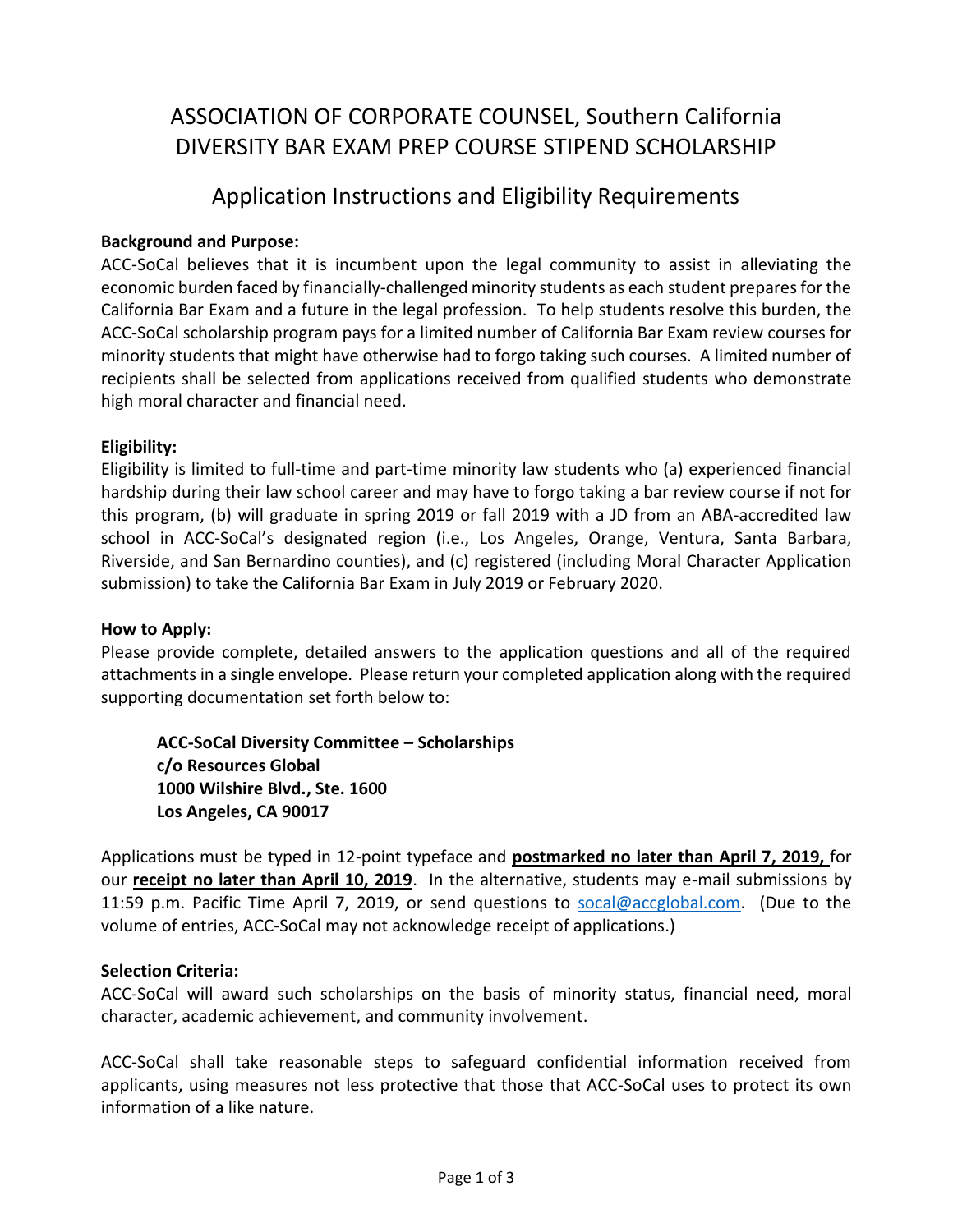# ASSOCIATION OF CORPORATE COUNSEL, Southern California DIVERSITY BAR EXAM PREP COURSE STIPEND SCHOLARSHIP

# Application Form

| PERSONAL INFORMATION:                                                                                                                                                                  |  |  |
|----------------------------------------------------------------------------------------------------------------------------------------------------------------------------------------|--|--|
|                                                                                                                                                                                        |  |  |
|                                                                                                                                                                                        |  |  |
|                                                                                                                                                                                        |  |  |
|                                                                                                                                                                                        |  |  |
|                                                                                                                                                                                        |  |  |
|                                                                                                                                                                                        |  |  |
|                                                                                                                                                                                        |  |  |
|                                                                                                                                                                                        |  |  |
| I have already registered for a bar review class-YES/NO: If yes, I have registered with<br>and either: paid a deposit of $\zeta$ ______ or paid in full the amount of $\zeta$ _______. |  |  |
| Which of the following best describes your race or ethnicity (circle or check one)?                                                                                                    |  |  |
| Hispanic or Latino                                                                                                                                                                     |  |  |
| White (Not Hispanic or Latino)                                                                                                                                                         |  |  |
| Black or African American (Not Hispanic or Latino)                                                                                                                                     |  |  |
| Native Hawaiian or Pacific Islander (Not Hispanic or Latino)                                                                                                                           |  |  |
| Asian (Not Hispanic or Latino)                                                                                                                                                         |  |  |
| Native American or Alaska Native (Not Hispanic or Latino)                                                                                                                              |  |  |
| Two or more races (Not Hispanic or Latino) - All persons who identify with more than one of the<br>above five races.                                                                   |  |  |